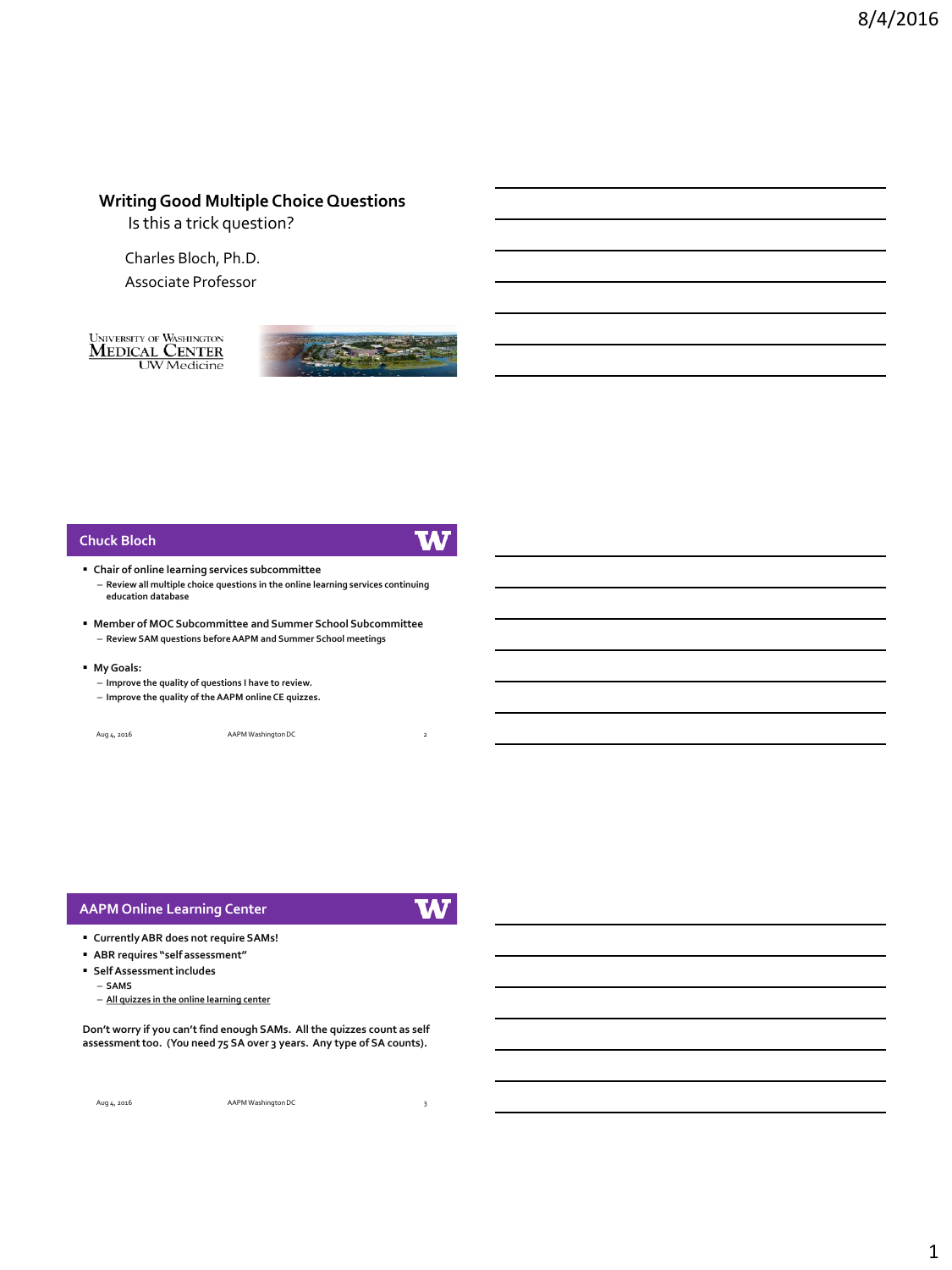### **1. Why do we have exams?**

- **a) We wish to measure something about people (e.g. did they learn what we wanted them to learn)**
- **b) To justify giving credit for participation**
- **c) To enhance learning (making them pay attention because they know there is a quiz; reinforcing concepts through repetition).**
- **d) All of the above**

Aug 4, 2016 **AAPM Washington DC** 

# W **2. Why have Multiple Choice Exams? a) Objective (one answer is right, the rest are wrong). b) Can test for many things (content and ability). c) Easy to grade (but hard to write).**

**(This last part is what we want to discuss.)**

Aug 4, 2016 AAPM Washington DC 5

#### **Definitions**

|                                                |                                                | ٠<br>٠ |  |
|------------------------------------------------|------------------------------------------------|--------|--|
| <b>Service Service Service Service Service</b> | <b>Service Service Service Service Service</b> |        |  |

**Item –The question plus all of the multiple choice answers**

- **Stem – this is the question part of the multiple choice question**
- **Key – this is the correct answer**
- **Distractors – these are the choices which are not correct**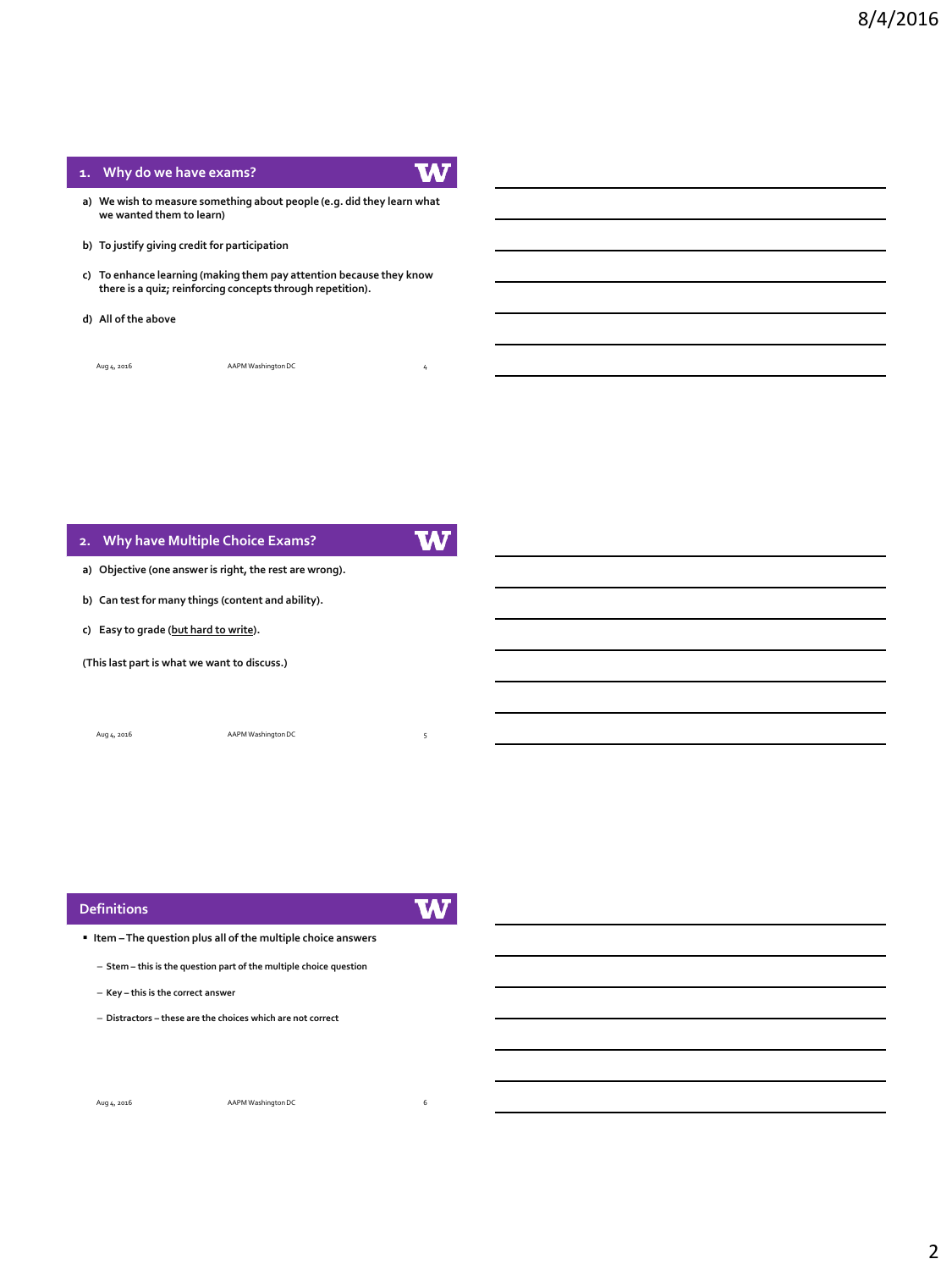# **3. Why is writing good MCQ difficult?**



- a) As physicists, we know a lot of detailed technical information and tend to want to check that our colleagues do too.
- b) Communication (including writing) is not necessarily our strong suit. c) We make sure the key (the correct answer) is worded very precisely because we are always precise
- d) We are dismissive of wrong answers, and spend little time making sure our distractors (wrong answers) are plausible.
- e) We know what we mean even if others don't get our message.
- f) All of the above.

Aug 4, 2016 **AAPM Washington DC** 

#### **Psychometrics (Item analysis)**



- **There is a scientific field (psychometrics) which uses statistical analysis to determine which MCQs are bad.**
- **The analysis is very specific and can determine whether the problem lies with the stem, the key or one or more distractors.**
- **Additionally, the analysis can help identify** *what* **is wrong with the stem, key or distractor(s).**

| Aug 4, 2016 | AAPM Washington DC |  |
|-------------|--------------------|--|
|             |                    |  |

#### **Common difficulties**

W

- **Stem – poorly worded, ambiguous, overly complicated**
- **Key – different (in some way) from all the distractors that makes it seem like the obvious answer**
- **Distractors – not plausible Physicists tend to spend a lot of time thinking up the stem (i.e. what they want to ask) then writing a detailed answer (key). However, there needs to be reasonable thought put into coming up with plausible distractors.**

| Aug 4, 2016 | AAPM Washington DC | 10 |
|-------------|--------------------|----|
|             |                    |    |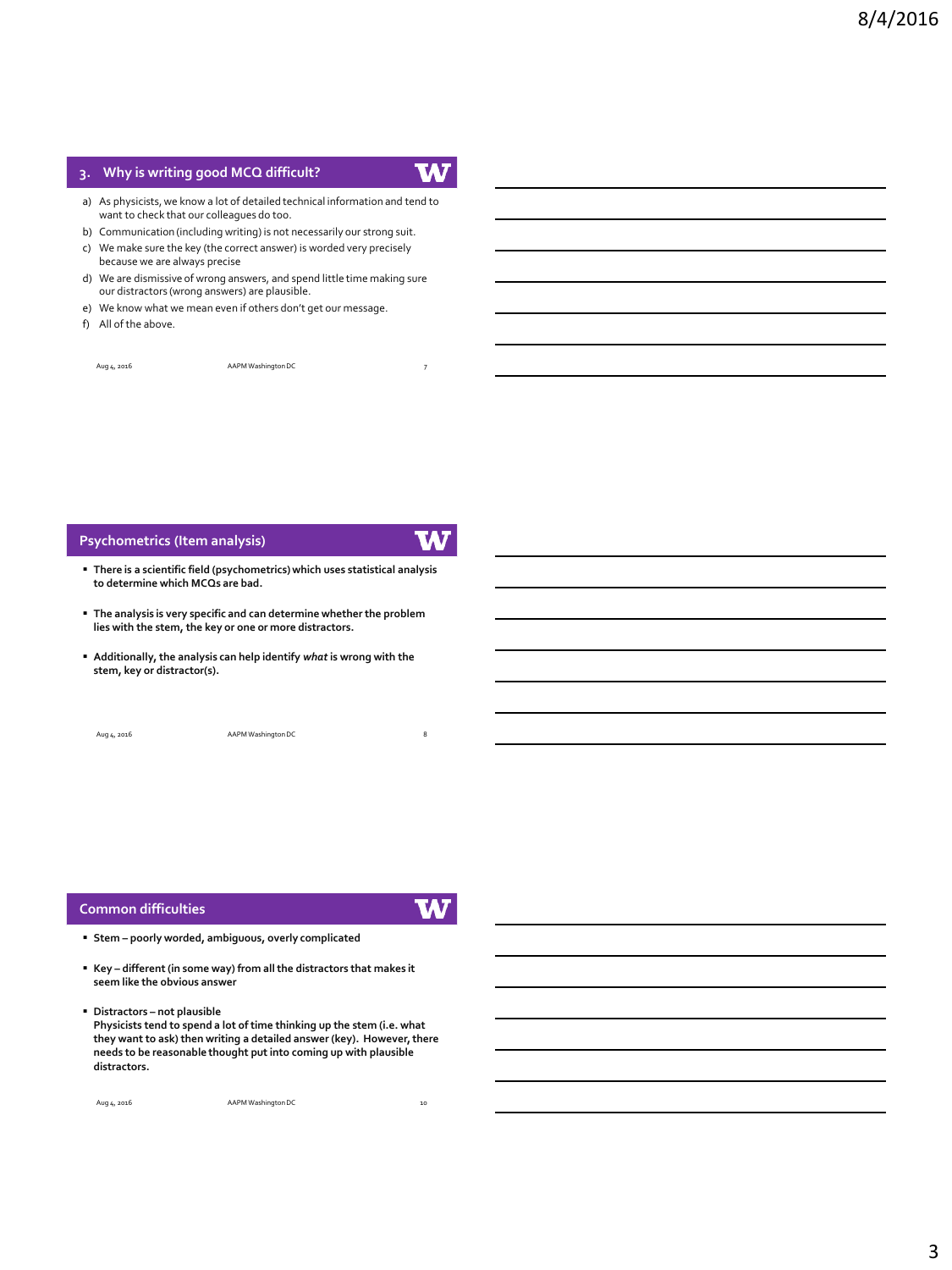| 4. | have?                                                      | How many options should a multiple choice question | W          |
|----|------------------------------------------------------------|----------------------------------------------------|------------|
|    | a) Three is enough<br>b) Four or Five<br>c) More than five |                                                    |            |
|    | (Hint:)                                                    |                                                    |            |
|    |                                                            |                                                    |            |
|    | Aug 4, 2016                                                | AAPM Washington DC                                 | ${\bf 11}$ |
|    |                                                            |                                                    |            |
|    |                                                            |                                                    |            |
|    |                                                            |                                                    |            |

| 4. | How many options should a multiple choice question<br>have? | W                  |    |
|----|-------------------------------------------------------------|--------------------|----|
|    |                                                             |                    |    |
|    | a) Three is enough                                          |                    |    |
|    | b) Four or Five                                             |                    |    |
|    | c) Five or Six                                              |                    |    |
|    | d) $7 to 19$                                                |                    |    |
|    | e) More than 19                                             |                    |    |
|    |                                                             |                    |    |
|    |                                                             |                    |    |
|    |                                                             |                    |    |
|    |                                                             |                    |    |
|    | Aug 4, 2016                                                 | AAPM Washington DC | 12 |
|    |                                                             |                    |    |
|    |                                                             |                    |    |
|    |                                                             |                    |    |

# **Number of options: 3 or more**

**W** 

#### **3 is enough.**

 **If you have 4, look at the exam results. Drop the distractor than no one picked and give the exam again. The results will be the same.**

- **Quality over quantity.**
- **References:**
	- S Redmond et al, International Journal of Nursing Education Scholarship 9 (1), 2012.

– M.C. Rodriguez, Educational Measurement: Issues and Practice 24(2), 2005. – S.V. Owen and R.D. Froman, Educational and Psychological Measurement 47, 1987

– K.A. Piasentin, Clear Exam Review XXI(1), 2010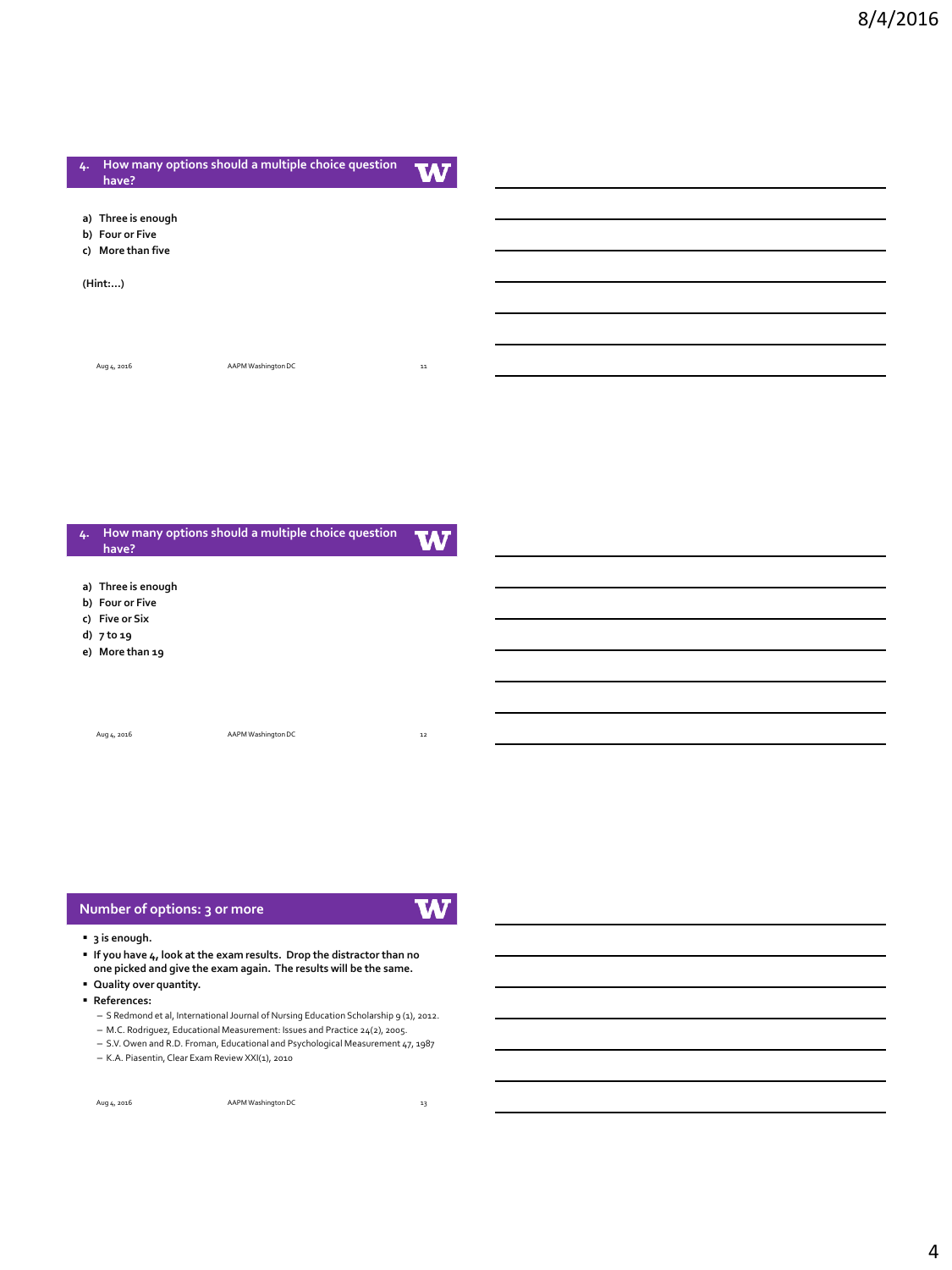$\overline{\phantom{0}}$ 

| 5. A non-distractor is:                      |                    |    |
|----------------------------------------------|--------------------|----|
| a) A distractor that is obviously wrong      |                    |    |
| b) A distractor that is not chosen by anyone |                    |    |
| c) A distractor that should be in every MCQ  |                    |    |
| d) $4/3\pi r^3$                              |                    |    |
| $e)$ a) and b)                               |                    |    |
| f) None of the above                         |                    |    |
| Aug 4, 2016                                  | AAPM Washington DC | 14 |
|                                              |                    |    |

| 6. | <b>SAM sessions because:</b>        | ~90% of the physicists get the right answer during |    |
|----|-------------------------------------|----------------------------------------------------|----|
|    | a) Physicists are really smart      |                                                    |    |
|    | b) The correct answer is always "c" |                                                    |    |
|    | c) The questions are easy           |                                                    |    |
|    | d) The speaker was excellent        |                                                    |    |
|    |                                     |                                                    |    |
|    | Aug 4, 2016                         | AAPM Washington DC                                 | 15 |

| Item analysis (psychometrics)                                                                                                       |  |
|-------------------------------------------------------------------------------------------------------------------------------------|--|
| Computerized statistical analysis of the MC answers given can<br>determine which questions are good and which questions are flawed. |  |
| . That analysis can also identify the nature of the problem with the<br>flawed questions:                                           |  |
| - Key is wrong<br>- More than one correct answer                                                                                    |  |

- **More than one correct answer One or more distractors is not plausible**
- **Question is too easy**
- **Question is too hard**
- **This analysis does not work before the exam is given.**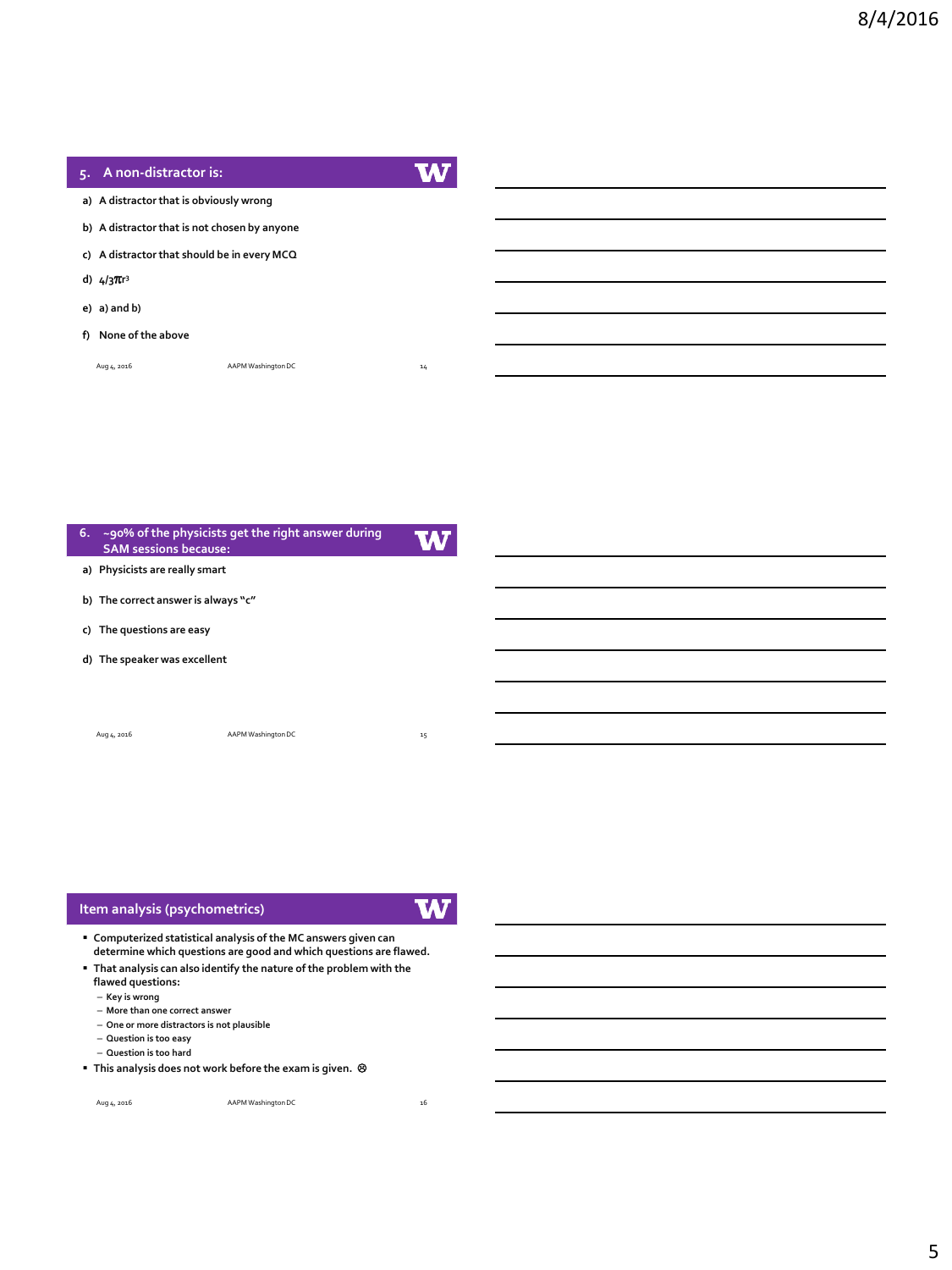# **Item analysis (continued)**

W

### **Item analysis can be used to:**

- **Throw out the bad questions so they don't count against students**
- **Accept more than one answer as correct if that is the case**
- **Improve the exam before it is given again**
- **Educate the exam writer on their shortcomings**

| Aug 4, 2016 | AAPM Washington DC | 17 |
|-------------|--------------------|----|
|             |                    |    |

### **Item analysis (continued)**

W

- **Item analysis cannot be used to help you write good questions**
- **Item analysis cannot evaluate your questions before the exam is given**
- **Writing good multiple choice questions is hard work and takes time.**

| Aug 4, 2016 | AAPM Washington DC | 18 |
|-------------|--------------------|----|
|             |                    |    |

| 7. Then how can we write good MCQs?           |  |
|-----------------------------------------------|--|
| a) Listen to the next speaker's talk          |  |
| b) Read some of the references from this talk |  |
| c) All of the above                           |  |
| d) None of the above                          |  |
|                                               |  |